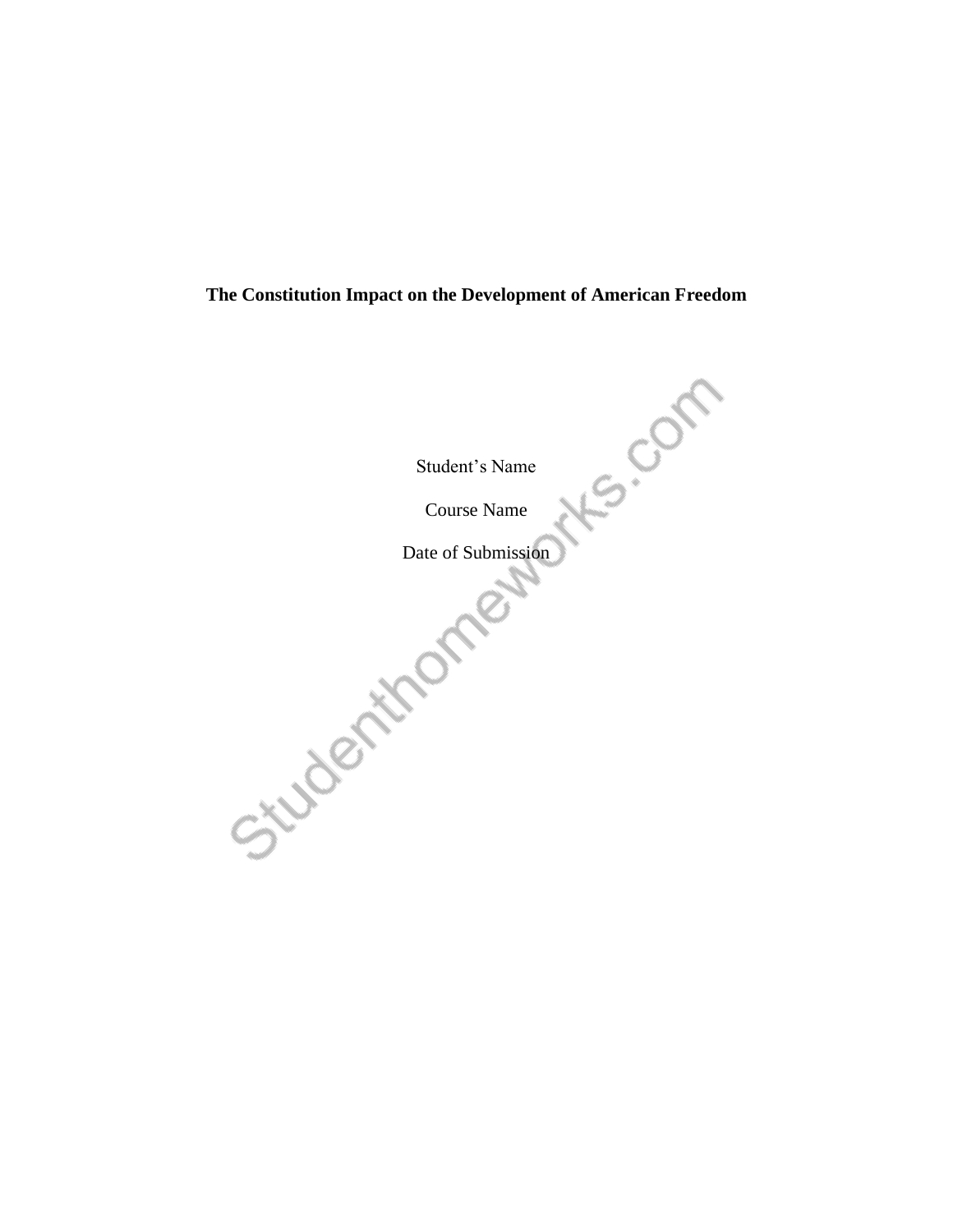## **How did the Constitution Impact the Development of American Freedom? Introduction**

The Americans obtained their sovereignty in 1776. This is the time the American drafting of the constitution began and in 1777 the constitutional articles were adopted. The congress delegates met for the second time and came into a consensus to adopt this constitution. The articles contained the laws for the national thirteen states represented by their congress member. The articles were not successful and led to the need to have a new set of articles. The new articles for the new document were needed because if the amendments were to be made to the earlier articles, all the thirteen states would have to come into a consensus.

## **The Constitution Impact on the development of American Freedom**

One major reason for the proposal of the new document was to assist the different states to operate in harmony under one national government<sup>1</sup>. The intention was to ensure the document operates in all the states. The proposal to amend articles failed because many states felt uncomfortable with those articles operating in their states<sup>2</sup>. It was not easy for the thirteen states to come into a consensus and this led to the proposal of coming up with new articles that would form the constitution. Therefore, in 1787 the constitution was drafted and in 1788 the document was ratified. In 1789 was the year which the constitution started to operate. Those who proposed this draft were satisfied that the draft had formed a powerful central government that ensured the harmonious operation of the United States.

<sup>&</sup>lt;sup>1</sup>Johansen, Bruce E and Barry Pritzker. 2008. Encyclopedia Of American Indian History. Santa Barbara, Calif.: ABC-CLIO.

<sup>2</sup> Bianco, William T and David T Canon. 2011. *American Politics Today*. New York: W.W. Norton..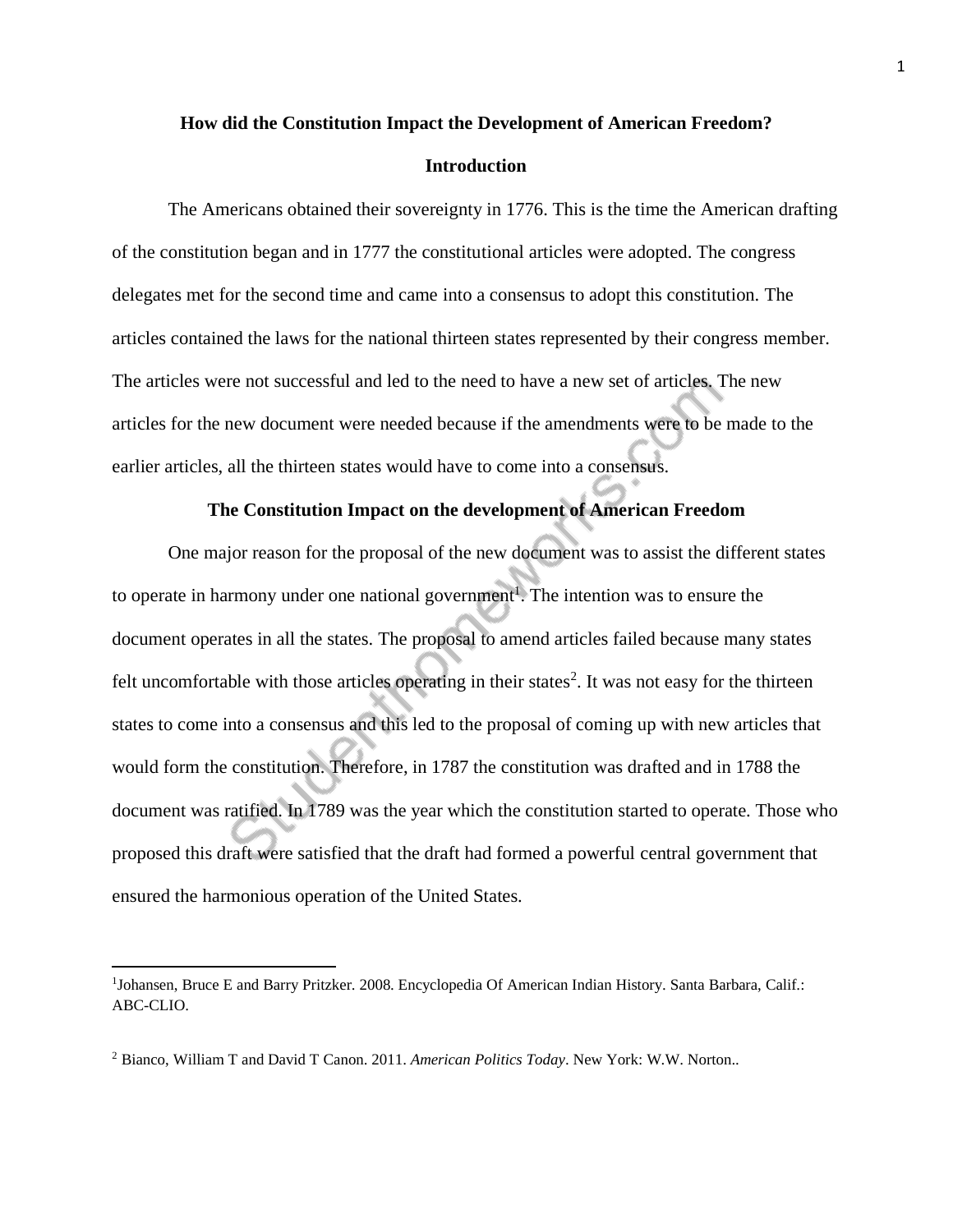Several of the united thirteen states proposed the change of articles that were used by the previous, government to sustain it. The articles stated that the thirteen elected delegates formed the national congress. Most of the decisions depended on the majority vote in the national congress; this is because each state had one vote of their representative. Those who supported reforms had some reasons such as confederation of the different states where loose, the central government authority was limited by these articles and they gave the states too much power.

In the articles there were no federal provision of taxes and this limited the government to perform serious duties like providing fund for the army. Trade control and regulation under these articles were limited for the national government. The same articles did not provide the central government with the opportunity to cultivate foreign relations and affairs. Therefore, these led to understanding that these articles would only create a weak national government<sup>3</sup>. Furthermore, there was no enough ground in the articles to unite the entire states. The white males who opposed the constitution had several reasons. One was that those who had the right to vote were those who owned property. All states supported this right of property owners to vote apart from Pennsylvania State. Also to be a holder of an office depended on the properties you owned. These articles denied the central government to collect taxes, though it could collect federal levies.

The constitution led to the development of American freedom and did away with the discrimination of some Americans from being involved in the public affairs. It bought especially the democratic rights and social welfare of the secluded people. These were the natives, slaves, women and poor white males. These people had no voting rights based on the articles. The

<sup>3</sup>Bianco, William T and David T Canon. 2011. *American Politics Today*. New York: W.W. Norton.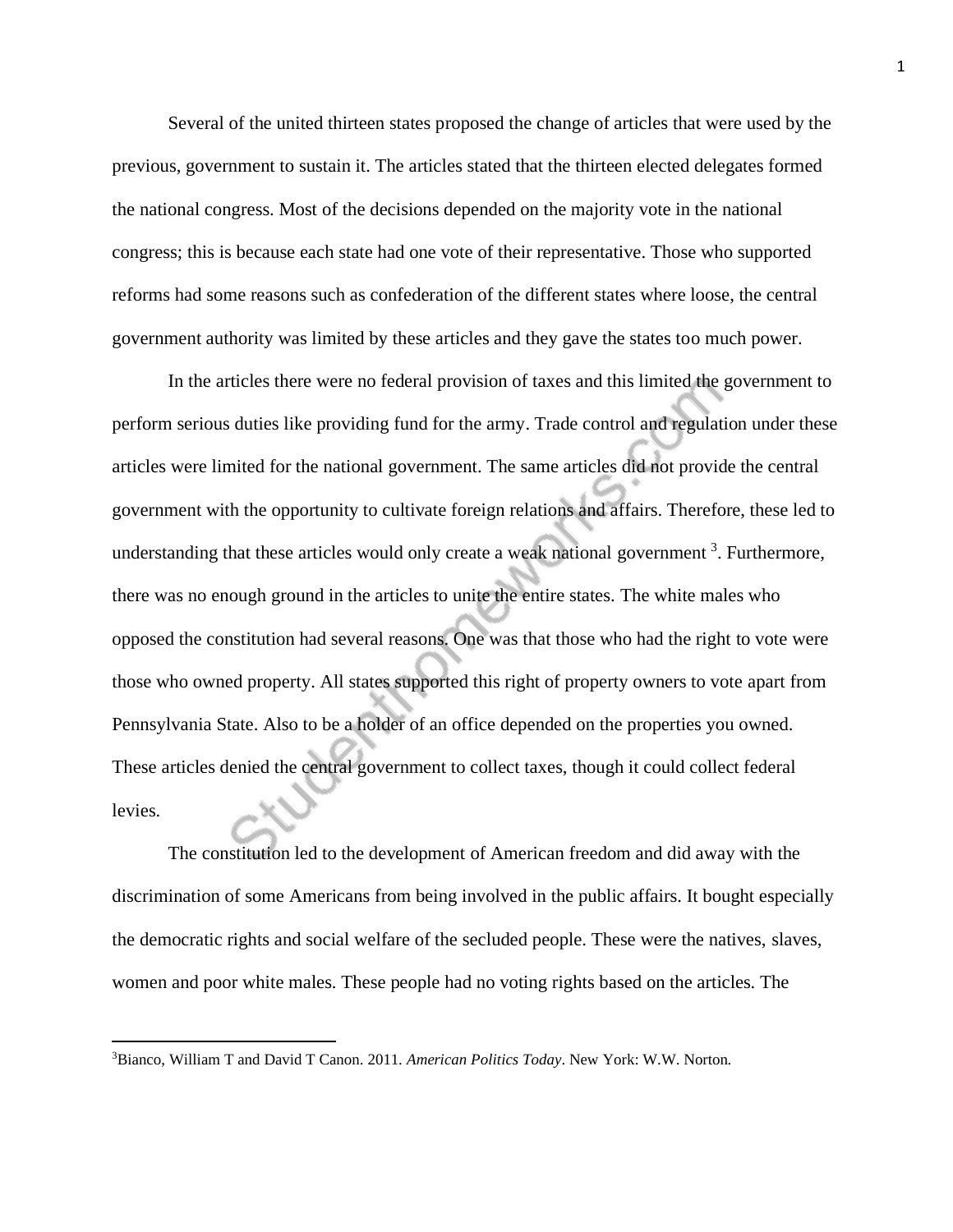constitution did away with use of property as measure to hold federal government office. The poor could now campaign for the federal seats, and this was their freedom to gain leadership positions. The Native Americans and women through the bills of rights obtained their freedom as well. The first ten amendments prevented states in favoring any part and provided these group freedoms.

People were given freedom to peacefully gather in the public places. Minority group could present their grievances and complains and they would be rectified. Those who were unpresented could not be arrested without reason and their property with-held. The rights of women were protected through creating equality measures. The constitution ensured the few elite do not have absolute power over the citizens. The slaves especially the blacks got their freedom based was set in place.

on the new constitution. In fact the northern states ended the slave trade when the constitution<br>was set in place.